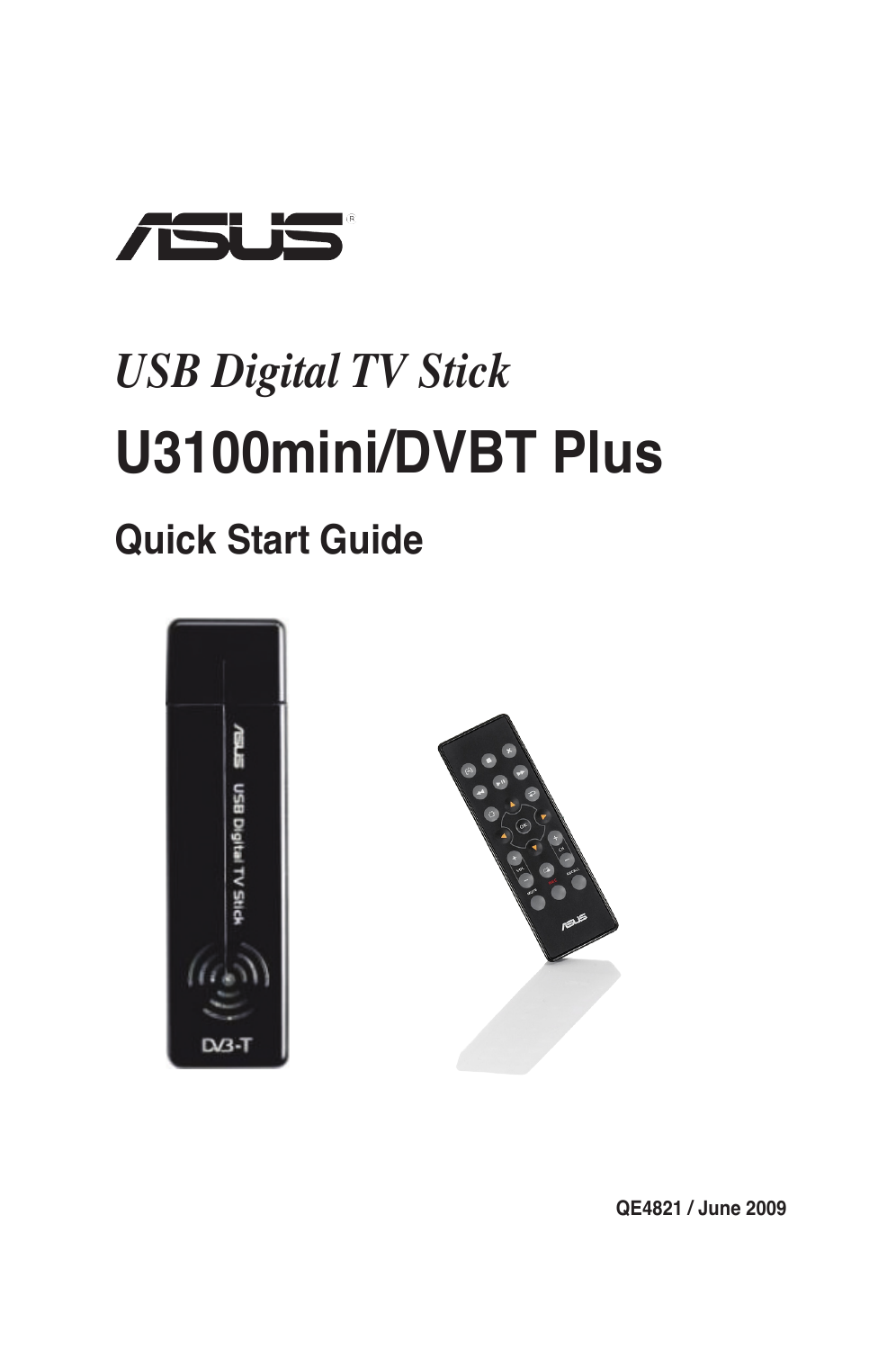#### **1. Package contents**

Check your U3100mini/DVBT Plus USB TV Stick package for the following items.

- U3100mini/DVBT Plus USB TV Stick x1 Antenna x1
- Quick Start Guide x1 Remote control x1
- 
- 
- 

- 
- Support CD x1 Coaxial cable x1



**NOTE:** If any of the above items is damaged or missing, contact your retailer immediately.

### **2. System requirements**

Before using the U3100mini/DVBT Plus USB TV Stick, check if your system meets the following requirements:

- Windows® XP SP2 / Windows® Vista / Windows® 7
- Pentium® 4 2.0GHz CPU or above
- One free USB 2.0 port
- 512MB system memory or above
- AC97 compliant audio CODEC
- Microsoft® DirectX 9.0c
- Microsoft® DirectX 9.0c compliant graphics card / onboard GPU
- CD-ROM / DVD-ROM / BD-ROM drive
- 1GB free hard disk space for software installation

#### **For Windows® Media Center, Time shifting, and MPEG-2 capturing**

- Pentium® 4 3.0GHz CPU or equivalent AMD CPU
- Windows® Vista Premium
- 1024MB system memory or above
- Windows® Vista compliant audio CODEC
- Microsoft<sup>®</sup> DirectX 9.0c compliant graphics card / onboard GPU
- Microsoft® DirectX 9.0c
- Additional free hard disk space for recordings
	- \* Recording a one-hour program to an MPEG-2 file requires around 2.8GB hard disk space.
- One free USB 2.0 port
- CD-ROM / DVD-ROM / BD-ROM drive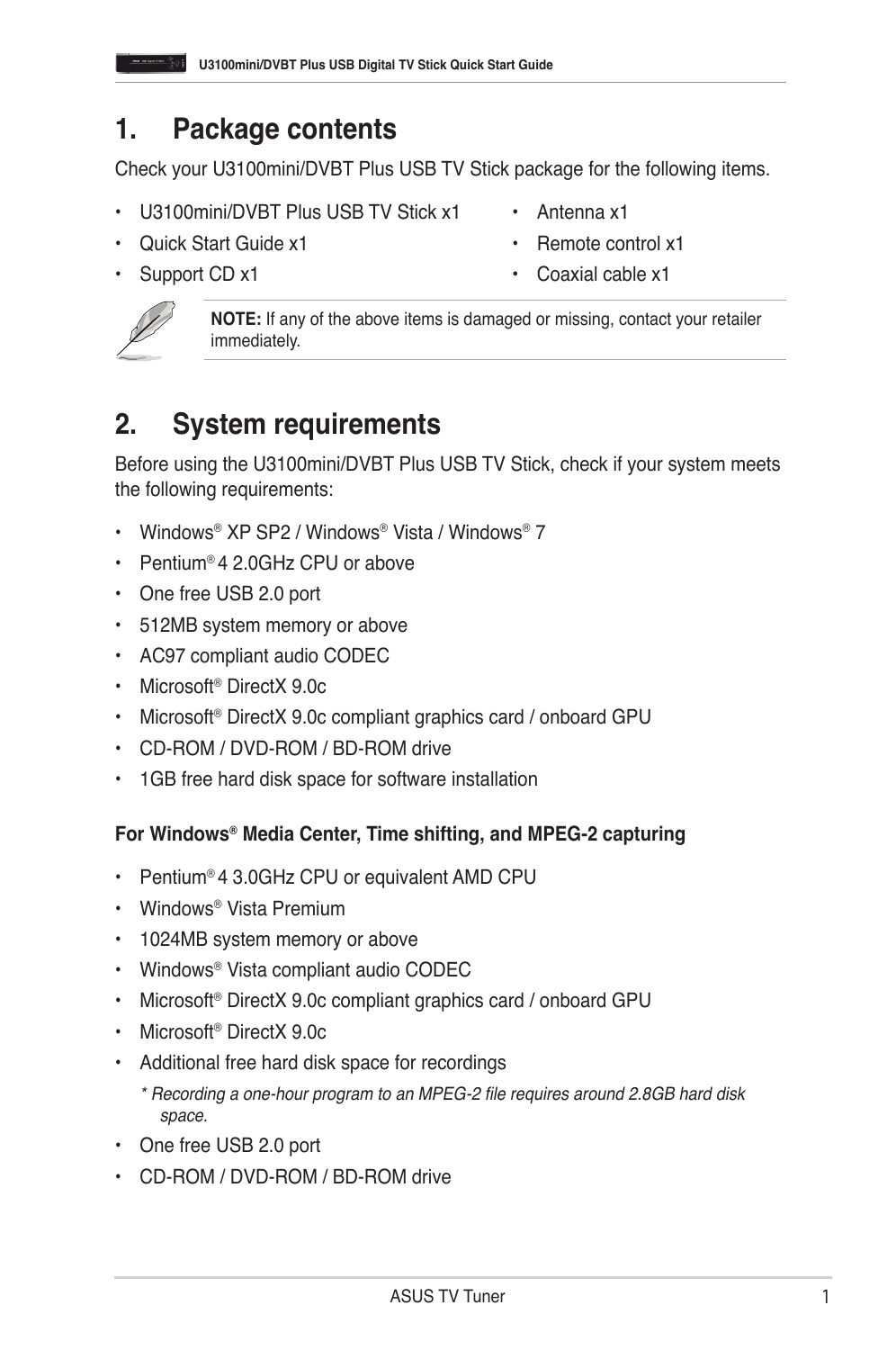#### **3. Installing the software**

To install the driver and utilities from the bundled Support CD:

1. Place the Support CD into the optical drive. An autorun screen appears if **Autorun** is enabled on your computer.



2. Select **Windows XP/Vista**, then click **Smart install wizard**. The auto installation wizard launches. Follow the onscreen instructions to complete the software installation.



**NOTE:** The auto installation wizard installs all the driver and applications for your TV stick and synchronizes the TV country settings with your OS.

## **4. Setting up the hardware**

To connect your U3100mini/DVBT Plus USB TV Stick to other devices:

- 1. Connect a digital TV antenna to the digital TV-in port on the USB TV stick. You may also connect a roof antenna to the USB TV stick via a coaxial cable.
- 2. Plug the USB TV stick into a USB 2.0 port on your computer.

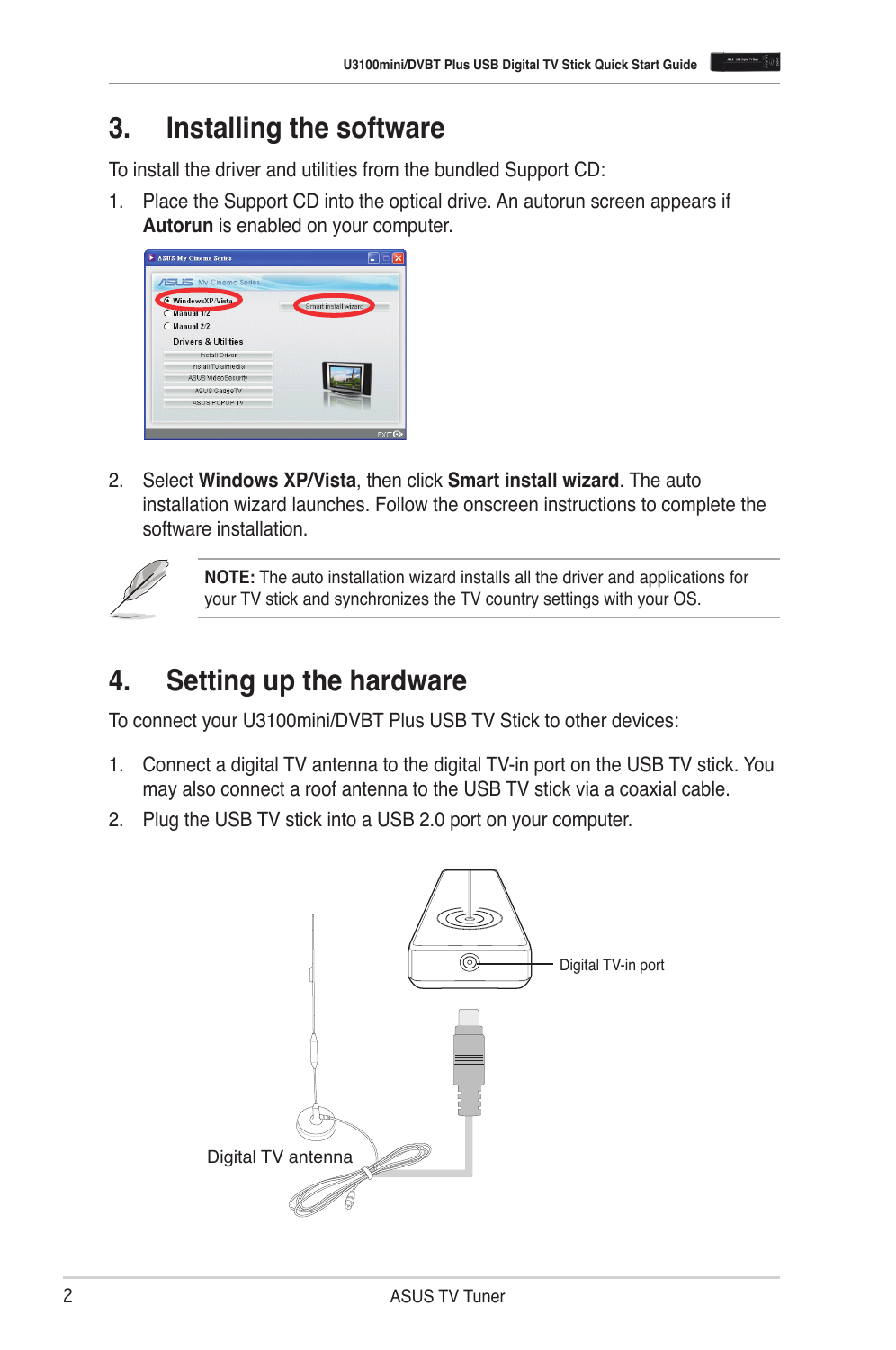#### **5. Remote control**



**NOTE:** The remote control receiver is built in the USB TV stick.

**Layout**

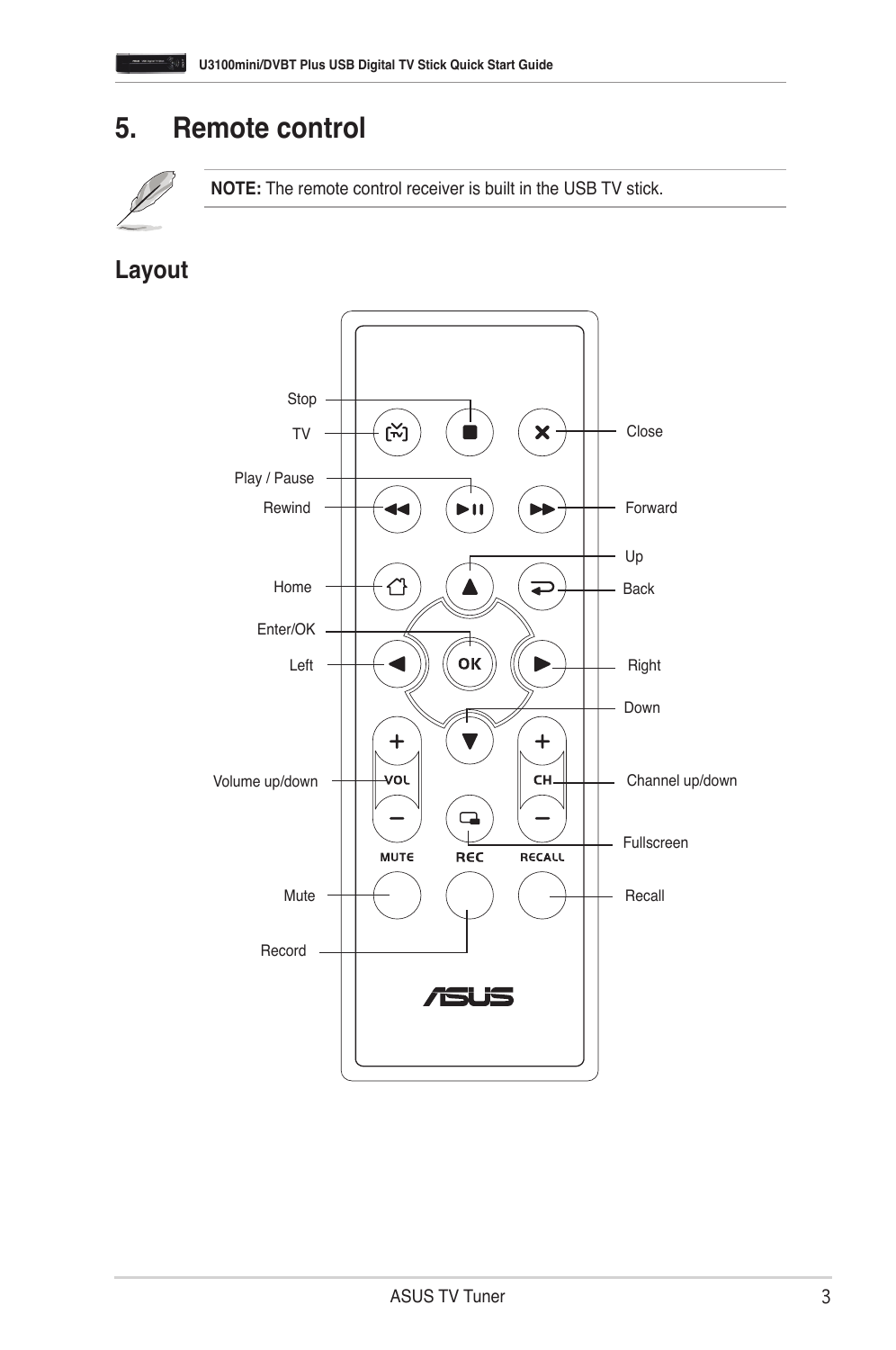

| <b>Button</b>                    | <b>Mode</b>                    |                                |                              |                             |                             |                             |
|----------------------------------|--------------------------------|--------------------------------|------------------------------|-----------------------------|-----------------------------|-----------------------------|
|                                  | <b>TV</b>                      | <b>FM</b>                      | <b>DVD</b>                   | <b>VIDEO</b>                | <b>PHOTO</b>                | <b>MUSIC</b>                |
| $(\%)$                           | TV mode                        |                                |                              |                             |                             |                             |
| $\blacksquare$                   | Stop                           | Stop                           | Stop                         | Stop                        | Stop                        | Stop                        |
| $\mathbf{\hat{x}}$               | Close                          | Close                          | Close                        | Close                       | Close                       | Close                       |
| $\bigodot$                       | Rewind                         | Rewind                         | Rewind                       | Rewind                      | Rewind                      | Rewind                      |
| $\bigcirc$                       | Play/Pause                     | Play/Pause                     | Play/Pause                   | Play/Pause                  | Play/Pause                  | Play/Pause                  |
| $\bigodot$                       | Forward                        | Forward                        | Forward                      | Forward                     | Forward                     | Forward                     |
| €                                | Back to<br>main menu           | Back to<br>main menu           | Back to<br>main menu         | Back to<br>main menu        | Back to<br>main menu        | Back to<br>main menu        |
| $\sum_{i=1}^{n}$                 | Back to<br>previous<br>menu    | Back to<br>previous<br>menu    | Back to<br>previous<br>menu  | Back to<br>previous<br>menu | Back to<br>previous<br>menu | Back to<br>previous<br>menu |
| $\ddot{}$<br>$\binom{1}{1}$      | Channel<br>up/down             | Search<br>forward/<br>backward | Next/<br>previous<br>chapter |                             |                             |                             |
| $^{+}$<br>$\frac{1}{\sqrt{10}}$  | Volume<br>up/down              | Volume<br>up/down              | Volume<br>up/down            | Volume<br>up/down           | Volume<br>up/down           | Volume<br>up/down           |
| $\overset{\text{\tiny (or)}}{=}$ | Enter/OK                       | Enter/OK                       | Enter/OK                     | Enter/OK                    | Enter/OK                    | Enter/OK                    |
| $\bigcirc$                       | Up                             | Up                             | Up                           | Up                          | Up                          | Up                          |
| $\widetilde{\mathbf{y}}$         | Down                           | Down                           | Down                         | Down                        | Down                        | Down                        |
| €                                | Left                           | Left                           | Left                         | Left                        | Left                        | Left                        |
| $\mathbf{E}$                     | Right                          | Right                          | Right                        | Right                       | Right                       | Right                       |
| ۹                                | Fullscreen                     | Fullscreen                     | Fullscreen                   | Fullscreen                  | Fullscreen                  | Fullscreen                  |
| REC                              | Record                         | Record                         | Record                       | Record                      | Record                      | Record                      |
| MUTE                             | Mute                           | Mute                           | Mute                         | Mute                        | Mute                        | Mute                        |
| RECALL                           | Back to<br>previous<br>channel |                                |                              |                             |                             |                             |

#### **Key table**